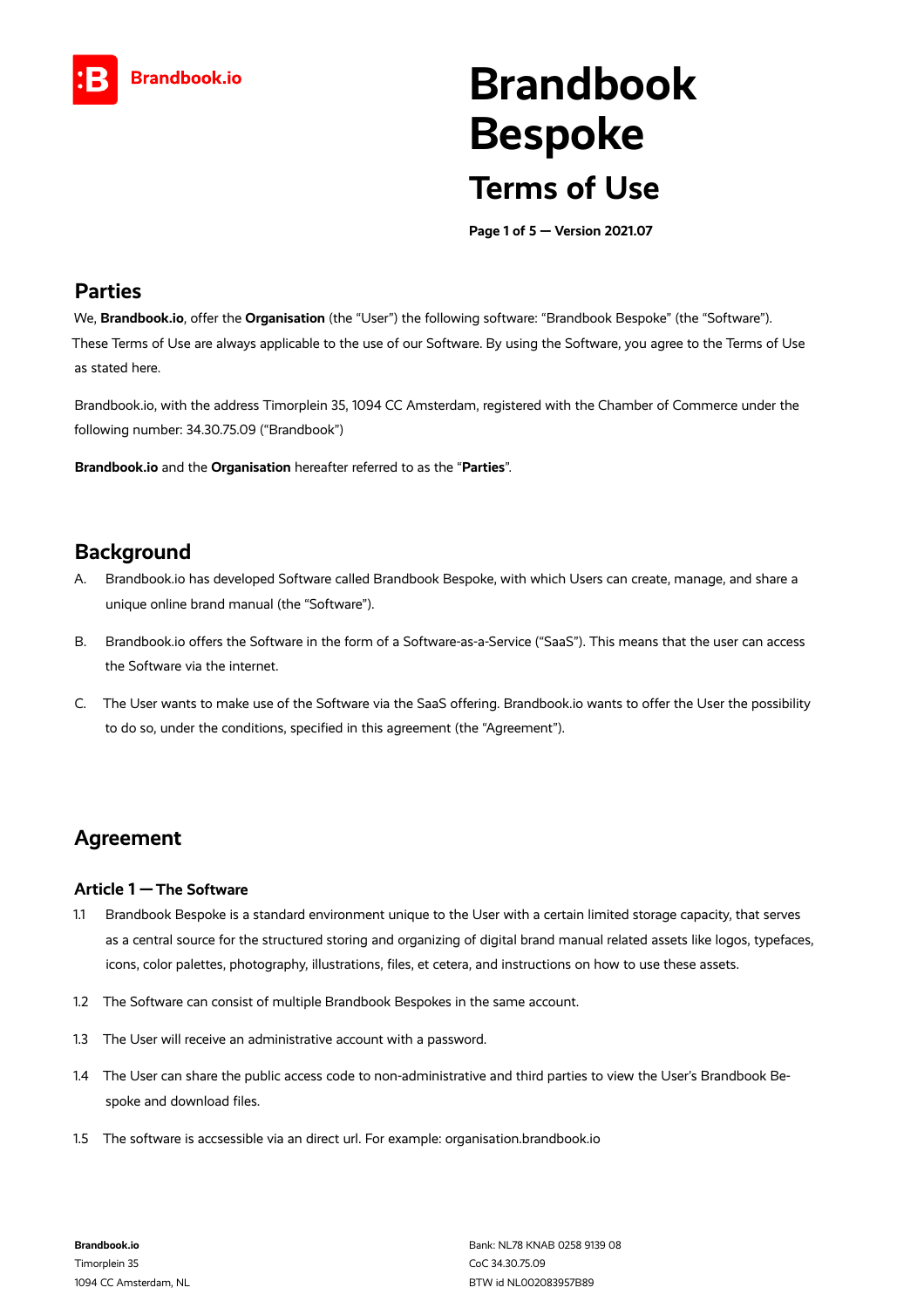

#### **Article 2 — Permission for use of the Software**

- 2.1 Brandbook.io gives permission to the User to use the Software. This permission is not exclusive and cannot be transferred to third parties by the User.
- 2.2 The User is only allowed to use the Software in accordance with its designated purpose. If the User wants to use the Software for any other purposes other than the one specified in this Agreement, the prior written consent of Brandbook.io is required.

#### **Article 3 — Prices and Payments**

- 3.1 The User pays a one-time Setup Fee and a yearly Maintenance & Support Fee per Brandbook Bespoke, for the use of the Software. All prices do not include applicable Dutch VAT or other levies required by the relevant authorities.
- 3.2 Brandbook.io offers the development of dedicated or custom features within the Software. The cost of this custom development is determined by the scope of the request and is subject to a separate written Agreement with the Parties.
- 3.3 The User will make payments to Brandbook.io on the basis of a yearly payment period. The User ensures that the amount specified therein is paid within 30 days after the invoice date.
- 3.4 The User will automatically be in default if the payment by the User is not received within the payment period; a notice of default is not required. Brandbook.io can terminate the Agreement with a 14 day written notice period if the User is in default. Brandbook.io can charge EU statutory interest rates for late payment.
- 3.5 Brandbook.io is allowed to adjust the prices on a yearly basis, in accordance with the inflation levels.
- 3.6 Brandbook.io is allowed to change the prices in case of a material change of this Agreement or any extension of this Agreement.
- 3.7 The User will be notified of any change in the prices at least 30 days prior to the start of the next billing period.

#### **Article 4 — Duration, extension, and end of the Agreement**

- 4.1 Parties enter into this Agreement for an indefinite amount of time.
- 4.2 For the duration of this agreement the Parties are allowed to terminate the Agreement, in writing, at least 14 days prior to the start of the next billing period.
- 4.3 Brandbook.io has the option to terminate this Agreement if the User does not meet the obligations outlined in Article 6 under the heading "Obligations of the User". In this case, the User will be given 14 days written notice to comply with the obligations. Failing to comply will result in termination of this agreement with a prorated refund for the time remaining in the billing period.
- 4.4 Upon termination of this Agreement, the User has the possibility to request an archive of all data that has been collected, processed and saved by means of the Software (the "Data"). This archive does not include the Software itself, notably, the Software's presentational and interactive elements are not included in the archive.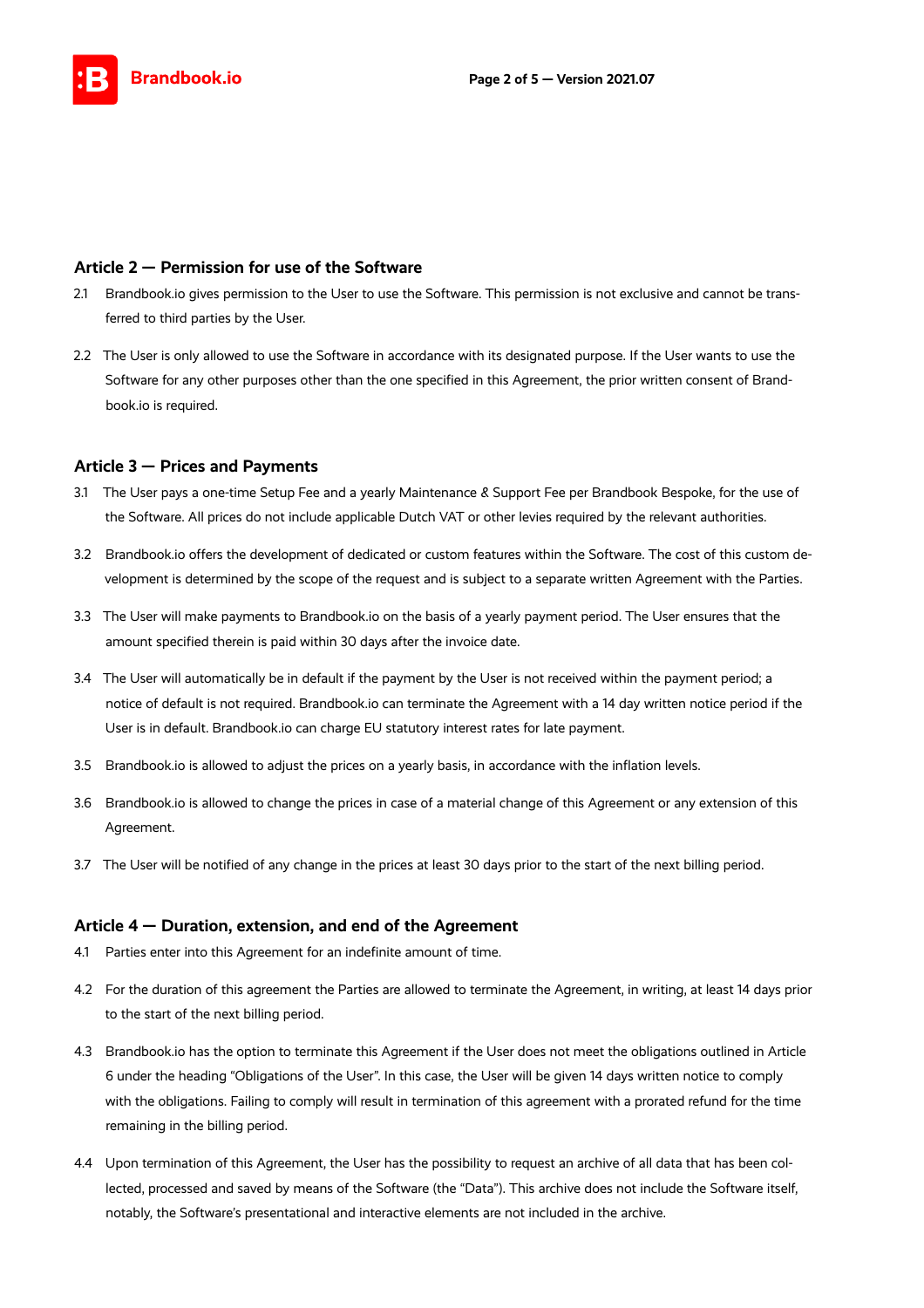

- 4.5 After termination of this Agreement, the User no longer has access to the Software and the Data that has been added to the Software.
- 4.6 After termination of this Agreement, the User's Brandbook Bespoke(s) will be archived for a period of one year. The User can reactivate their Brandbook Bespoke(s) during this year by entering into a new Agreement with Brandbook. One year after termination of this Agreement, the User's Brandbook Bespoke(s) (including all Data) will be permanently deleted and cannot be reactivated without the User re-adding the Data manually. The User can request in writing to have the Data permanently deleted when this Agreement is terminated.

#### **Article 5 — Obligations resting on Brandbook.io**

- 5.1 Brandbook.io shall ensure that the Software will be kept available for use for the entire duration of this agreement. Brandbook.io shall keep the Software available 24 hours a day, 7 days a week. If the Software becomes unavailable, Brandbook.io will restore the Software as soon as practically possible.
- 5.2 Brandbook.io shall ensure that the Software is secure as outlined in Brandbook.io's Security Policy.
- 5.3 Brandbook.io can update the Software for maintenance purposes or in order to improve the Software. An "Update" means: fixing known errors and implementing improvements in the Software's functionality.
- 5.4 Brandbook.io offers a help desk. The User can contact the help desk for personalized technical support and in order to report any error they may encounter. The Brandbook.io help desk can be contacted using support@brandbook.io. If necessary a phone or video call can be arranged. Brandbook.io will respond within 2 business days.
- 5.5 If an error has been caused by a malfunction in the Software, Brandbook.io will fix the error free of any charge. An "error" means: a mistake in the Software which causes the Software in its entirety not to function in accordance with what is agreed upon in this agreement.

#### **Article 6 — Obligations of the User**

- 6.1 It is the User's responsibility to ensure the functioning and maintenance of the internet connection, internal networks, and other IT-systems, that form the necessary requirements for operating the Software. Brandbook.io is not liable for any error relating to one of the aforementioned matters. If the User uses the Software in an inadequate manner, thereby causing an error, Brandbook.io shall not be held liable.
- 6.2 The User will use the Software in accordance with the applicable legal norms, including but not limited to, respecting the intellectual property rights and licenses of files and text that are added to the Software.
- 6.3 The User may not add Data to the Software that is illegal, racist, discriminating, inappropriately pornographic or has an extremist character.
- 6.4 The User may not use the Software in any manner that would go against the main purpose of the Software as specified in this agreement (which can be found in Article 1 under the heading "The Software"). Brandbook.io cannot be held liable for any damage which is the result of any form of such an incorrect use of the Software.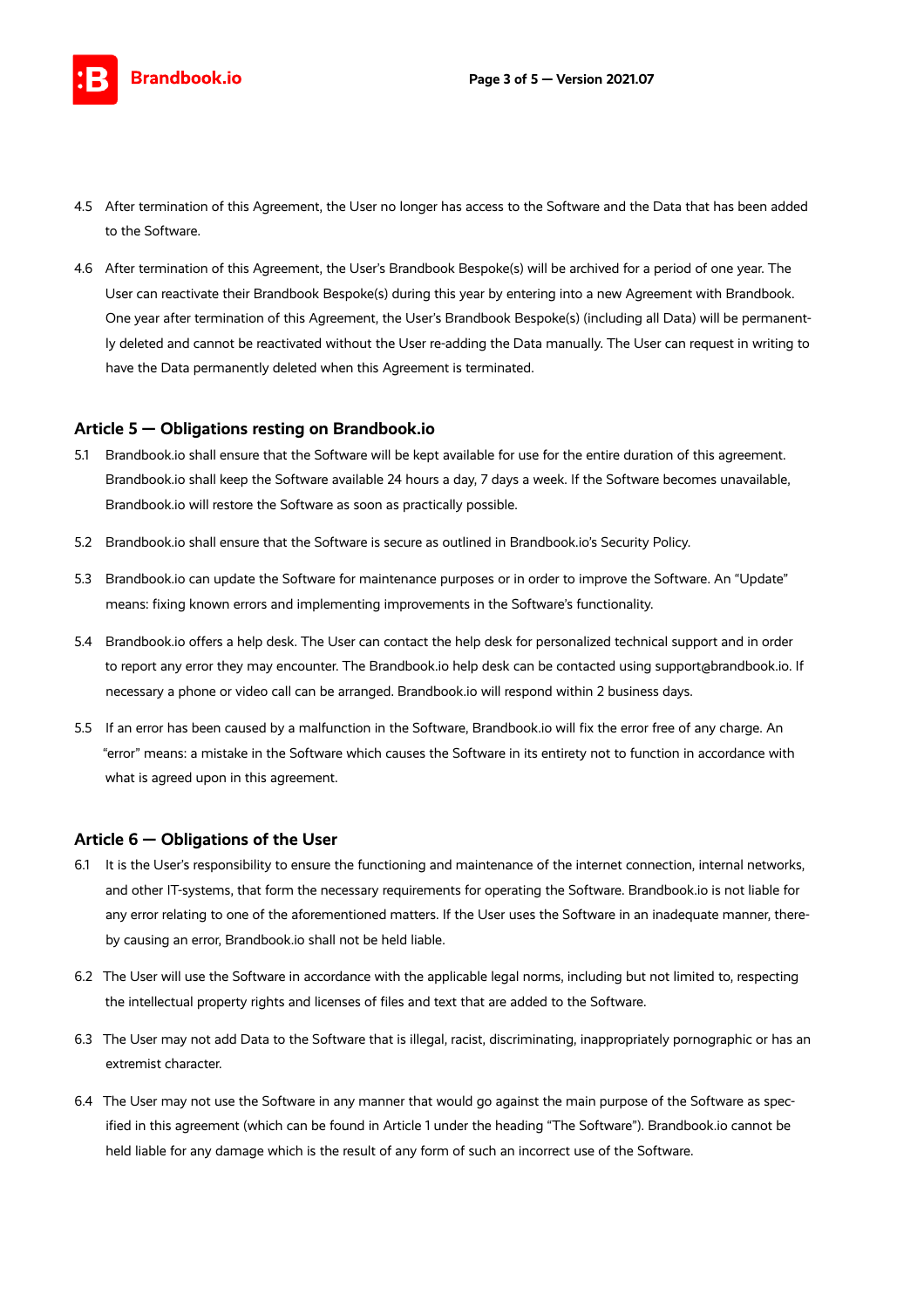

- 6.5 The User is not allowed to:
	- a. provide the Software or to make the Software available to third parties without the prior written consent of Brandbook;
	- b. create any new legal rights relating to the Software;
	- c. hand out licenses that give third parties a right to use the Software; or
	- d. to create new Software derived from / based on the Software offered by Brandbook.io or (try to) create a competing version of the Software.

#### **Article 7 — Data**

- 7.1 The User is the exclusive owner of all data which is collected, processed or stored, by means of the Software (the "Data"). Brandbook.io does not need prior consent from the User in order to access the Data. The User is responsible for the data and ensures that this is in accordance with the applicable legal regime, including but not limited to, respecting the intellectual property rights and licenses of Data that is added to the Software.
- 7.2 The Data will be stored on servers within the EU. Brandbook.io's Security Policy outlines the steps Brandbook.io takes to keep the Data secure.
- 7.3 Brandbook.io will make a backup of all the Data that has been processed by the Software, on a daily basis. This backup is used to restore the Software in case Data is lost by a malfunction in the Software or a malfunction in the third party services Brandbook.io employs to make the Software available (e.g. hosting provider).

#### **Article 8 — Transferability**

8.1 The User is not allowed to transfer any legal rights or obligations arising from this Agreement to third parties without the explicit prior written consent of Brandbook.

#### **Article 9 — Liability**

- 9.1 The User indemnifies Brandbook.io for all costs it has made in order to enforce the obligations resting on the User, arising from this Agreement.
- 9.2 Brandbook.io is not liable for the content of the data that the User has collected, saved or processed by means of the Software (the "Data"). The User indemnifies Brandbook.io for all claims by third parties relating to the Data that the User has added to the Software.
- 9.3 Brandbook.io is not liable for any damage which is caused by inadequate use of the Software. Brandbook.io is only liable for direct damages that are unequivocally and demonstrably caused by a shortcoming in the Software.
- 9.4 The liability of Brandbook.io is limited to a maximum sum of  $$5000$ , or the maximum amount paid out by Brandbook. io's insurer.
- 9.5 Brandbook.io shall not accept any liability whatsoever to the extent legally permissible, in particular for indirect or subsequent damages such as profits foregone, savings not realized or third-party claims.
- 9.6 Brandbook.io is not liable for any damages in the case of force majeure. If the force majeure takes place for a period